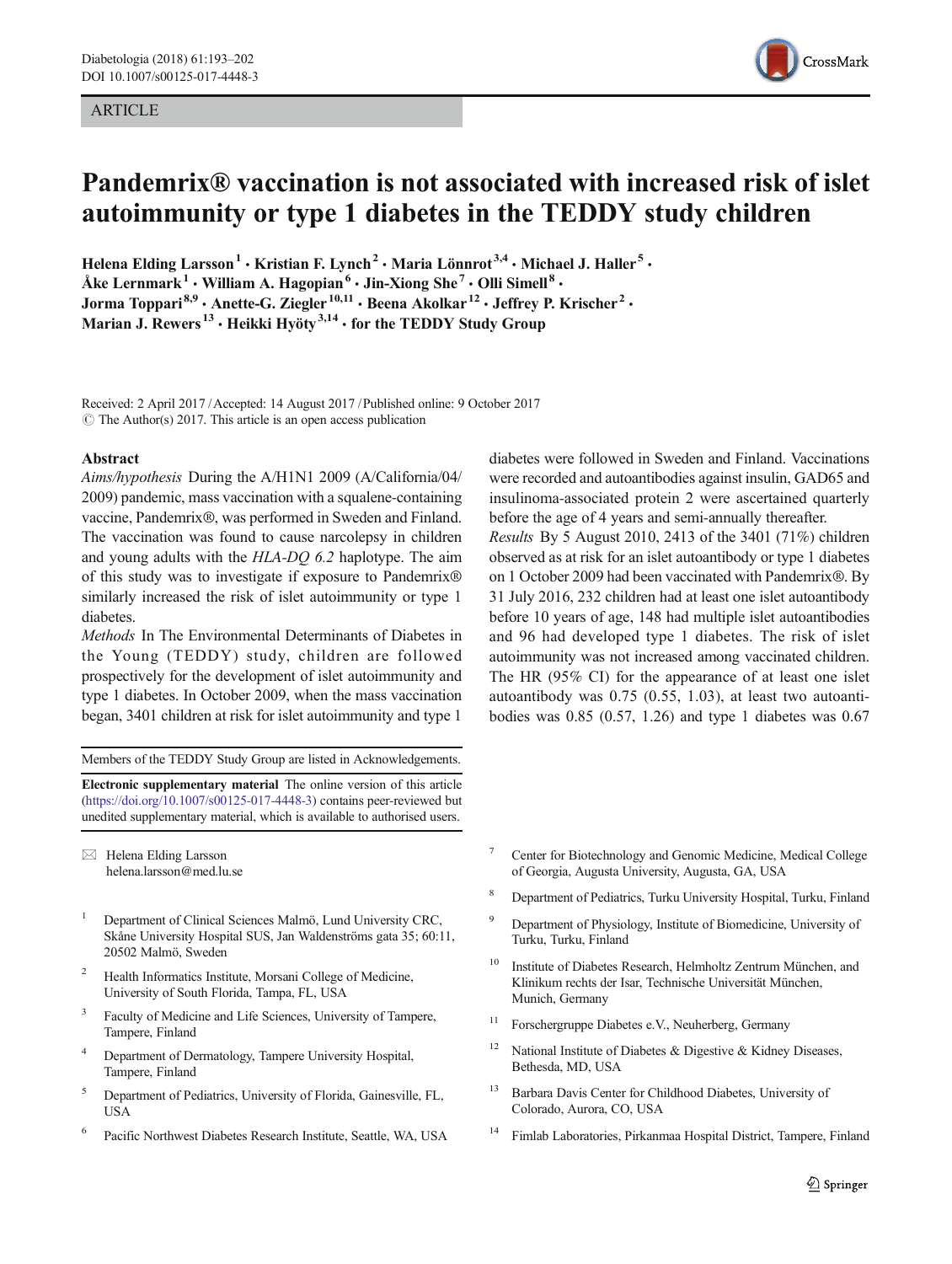(0.42, 1.07). In Finland, but not in Sweden, vaccinated children had a lower risk of islet autoimmunity (0.47 [0.29, 0.75]), multiple autoantibodies (0.50 [0.28, 0.90]) and type 1 diabetes (0.38 [0.20, 0.72]) compared with those who did not receive Pandemrix®. The analyses were adjusted for confounding factors.

Conclusions/interpretation Children with an increased genetic risk for type 1 diabetes who received the Pandemrix® vaccine during the A/H1N1 2009 pandemic had no increased risk of islet autoimmunity, multiple islet autoantibodies or type 1 diabetes. In Finland, the vaccine was associated with a reduced risk of islet autoimmunity and type 1 diabetes.

Keywords Influenza vaccine . Islet autoimmunity . Pandemrix · Squalene · Swine flu · Type 1 diabetes · Vaccination

#### Abbreviations

|         | GADA Glutamic acid decarboxylase autoantibodies     |
|---------|-----------------------------------------------------|
| $IA-2A$ | Insulinoma-associated protein 2 autoantibodies      |
| IAA     | Insulin autoantibodies                              |
|         | TEDDY The Environmental Determinants of Diabetes in |
|         | the Young                                           |

## Introduction

Clinical diagnosis of type 1 diabetes is preceded by an autoimmune destructive process against the pancreatic islet beta cells; a prodromal period that may last a few months or several years. The risk of developing autoimmunity in genetically susceptible children is widely considered to be increased by perinatal or early childhood environmental exposures [\[1](#page-9-0)]. While genetic risk factors, such as HLA-DR-DO [[2\]](#page-9-0) and non-HLA genetic factors [[3](#page-9-0)], have been implicated, the environmental conditioning or trigger exposures have not yet been defined. In The Environmental Determinants of Diabetes in the Young (TEDDY) study, we have the opportunity to analyse triggers in relation to seroconversion to islet autoimmunity as a first primary endpoint, as over 70% of children with multiple islet autoantibodies develop type 1 diabetes over a 10-year period [\[4](#page-9-0)]. It has been speculated that vaccinations early in life may alter the immune response to infections, leading to a disturbed capacity to distinguish between self and non-self and thereby increasing the risk of autoimmune reactions. However, previous studies do not support the notion that type 1 diabetes can be triggered by vaccinations [[5,](#page-9-0) [6\]](#page-9-0).

During the H1N1 influenza pandemic in 2009–2010, mass vaccination of both children and adults took place in many countries. In Sweden and Finland, Pandemrix®, a vaccine containing the squalene-based adjuvant ASO3, was used while other countries used other types of vaccine. A few months after the Pandemrix® vaccination programme, the incidence of new narcolepsy diagnoses increased sharply in both countries. Additional investigations seeking an understanding of the potential mechanisms associated with Pandemrix® and narcolepsy suggested that the Pandemrix® vaccination might have resulted in the loss of orexin-producing neurons, leading to the development of narcolepsy in these individuals [\[7](#page-9-0)–[9\]](#page-9-0). The mechanism that mediates this effect is not fully understood, but it seems that both the composite influenza virus vaccine and the squalene adjuvant could contribute to the induction of orexin-specific autoimmunity [\[10\]](#page-9-0).

The aim of the present study was to investigate if exposure to the Pandemrix® vaccine affected the incidence of islet autoimmunity and type 1 diabetes in genetically susceptible children. This was an observational study carried out among high-risk children followed prospectively from birth [[11](#page-9-0)].

# Methods

Participants Participants were included in the TEDDY study, a prospective cohort study funded by the National Institutes of Health with the primary goal to identify environmental causes of type 1 diabetes [[11](#page-9-0)]. The association between the Pandemrix® vaccination and the risk of narcolepsy was initially found in Finland and later in Sweden, representing two of the TEDDY countries. The other countries included in TEDDY are the USA (with three centres in Colorado, Georgia/Florida and Washington) and one additional centre in Europe (Germany). Although the same protocol applied to all TEDDY centres [[11](#page-9-0)], the current analyses only include children from Sweden and Finland as Pandemrix® was exclusively, and with a high coverage, administered in those TEDDY countries.

At all TEDDY sites, children ( $n = 440,000$ ) representing both the general population and first-degree relatives to individuals with type 1 diabetes were screened at birth during the period 1 September 2004 to 1 March 2010 for genetic type 1 diabetes risk, defined by HLA genotype, as described previously [[12](#page-9-0), [13\]](#page-9-0). A high-risk population of 8676 children was recruited for follow-up from 3 months of age. During the first 4 years, all children were examined every third month. Thereafter and currently, children still at risk for islet autoimmunity are being followed biannually until the age of 15 years [[11\]](#page-9-0). Children with one or several islet autoantibodies continue monitoring on a 3-month schedule after 4 years of age. All participants and their legal representatives have given informed consent to participate in the study. The regional ethics committees in all participating countries approved the study.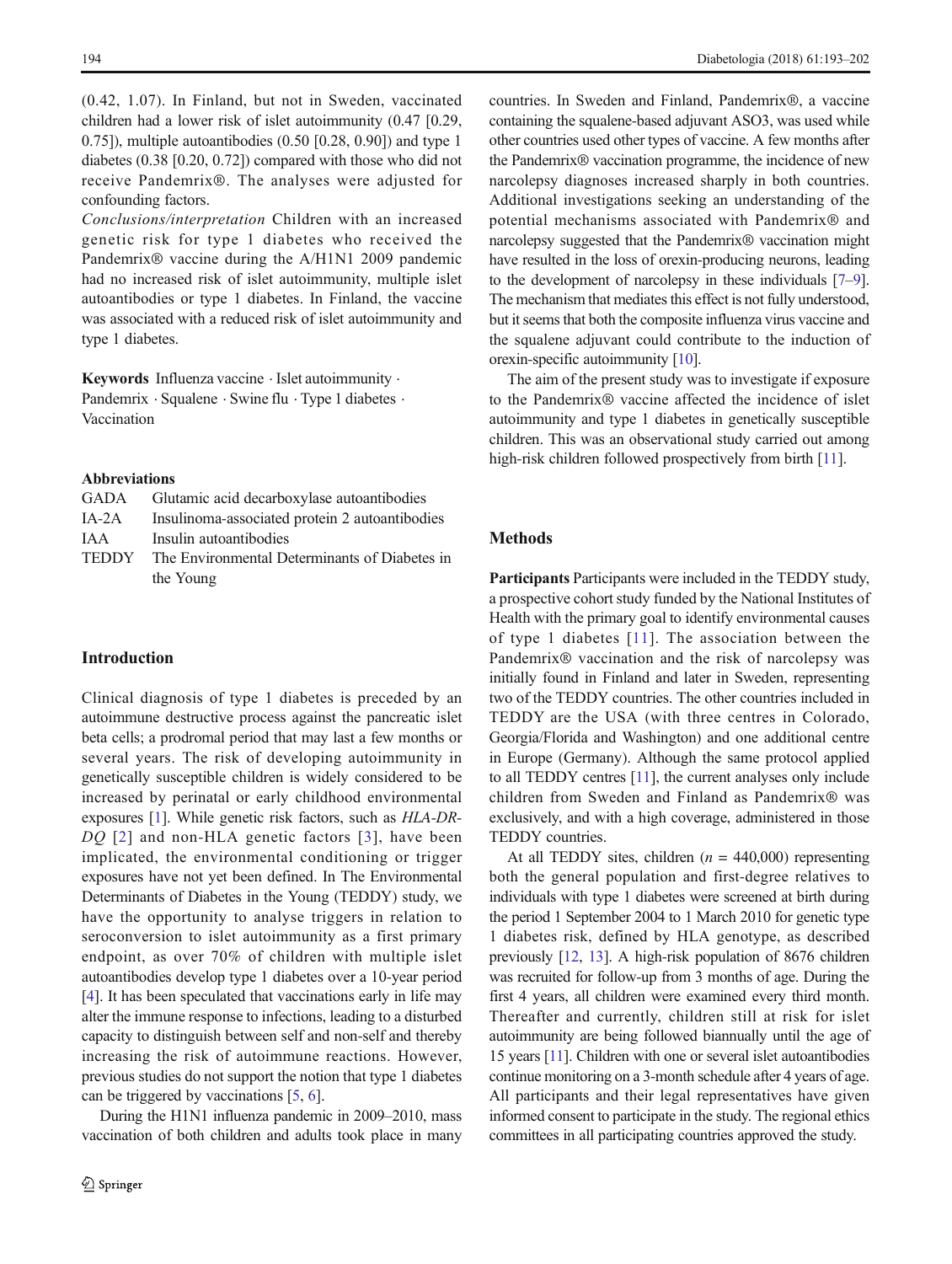The mass vaccination period in both Sweden and Finland was during the winter of 2009–2010 (1 October to 31 March). On 1 October 2009, 727/4358 (17%) children were no longer considered at risk for type 1 diabetes as they had either developed the disease  $(n = 30)$  or dropped out of the study  $(n = 697)$  and were therefore excluded from the analyses. An additional 181 children were excluded for leaving the TEDDY study temporarily and re-joining after the mass vaccination, 13 were excluded for being HLA ineligible and 36 children were excluded as they either failed to have study outcomes measured ( $n = 6$ ) or vaccination data collected ( $n = 30$ ) after the mass vaccination. Of the remaining 3401 children still considered at risk of developing type 1 diabetes on 1 October 2009,

3256 had not yet developed islet autoimmunity and 3329 had not developed multiple islet autoantibodies (Fig. 1).

Autoantibodies and type 1 diabetes The primary outcome in the TEDDY study is the development of persistent confirmed autoantibodies to glutamic acid decarboxylase (GADA), insulinoma-associated protein 2 (IA-2A) or insulin (IAA), measured at all study visits and analysed by radiobinding assays [\[14](#page-9-0), [15\]](#page-9-0). All samples were initially analysed at the reference laboratory at the University of Bristol, UK. Islet autoimmunity was defined as persistent (at least two consecutive visits) presence of one or more of these autoantibodies, confirmed in the second reference laboratory at the



Fig. 1 Flow chart of the study population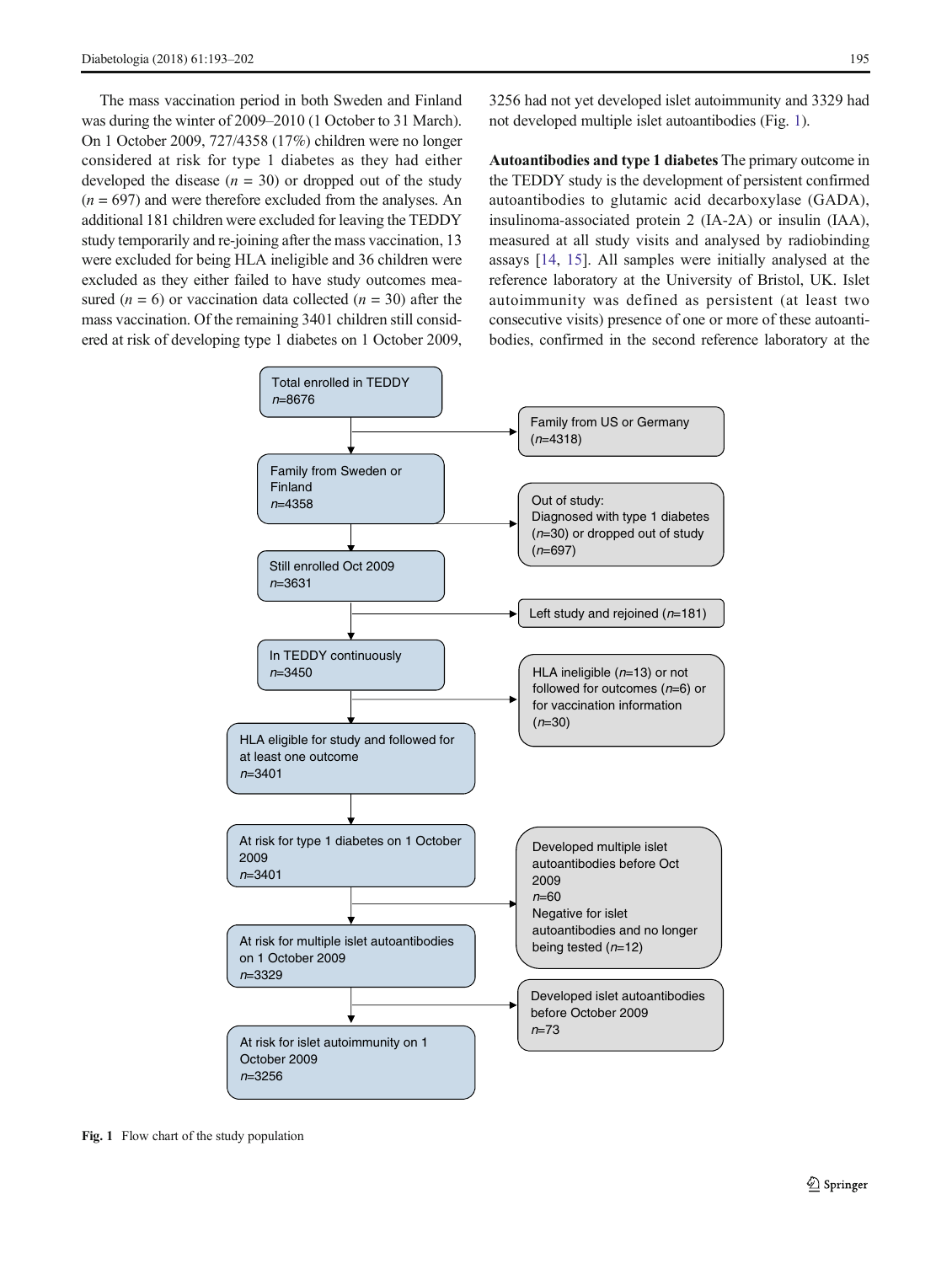Barbara Davis Center for Childhood Diabetes (University of Colorado, Denver, CO, USA) and multiple islet autoantibodies was defined as more than one persistent confirmed autoantibody. Type 1 diabetes was diagnosed using the ADA criteria [[16](#page-9-0)].

Vaccination data At all TEDDY clinic visits, the parents were asked to report if the child had been given any vaccination since the last visit. Type, dose and date of vaccination was recorded by a TEDDY nurse. If possible, the vaccination was verified by checking the child's vaccination card. The mass vaccination with Pandemrix® began on 1 October 2009. Among the 3401 children considered at risk for type 1 diabetes on this date, 2413 had a recorded Pandemrix® vaccination by 5 August 2010. If more than one dose was received, the date of first vaccination was included in the analyses.

Statistical methods Children were followed for outcomes from 1 October 2009. For children born between 1 October 2009 and 1 March 2010 the follow-up was from birth. Only 26 children born after the mass vaccination had begun were vaccinated for H1N1. Differences in cumulative incidence of islet autoantibodies, multiple islet autoantibodies and type 1 diabetes between vaccination groups were examined in Kaplan–Meier analyses. For children who were vaccinated, survival time was from date of first vaccination. For children who were not vaccinated for H1N1, survival time was from 1 October 2009. Time-dependent Cox proportional hazard models were used to explore if vaccination for H1N1 modified the risk of type 1 diabetes outcomes. In the Cox models, the observations were left truncated before 1 October 2009 and right censored after 31 July 2016 or after the age of 10 years. All models were adjusted for country of residence, the presence of a first-degree relative with type 1 diabetes, HLA, sex and age of child on 1 March 2010. Final models were also adjusted for other genetic type 1 diabetes risk factors (INS-23Hph1 [rs689], PTPN22 R620W [rs2476601], CTLA4 T17A [rs231775], and SNPs rs2292239 in ERBB3, rs3184504 in SH2B3, rs10517086 and rs12708716 in CLEC16A, rs4948088 in COBL), maternal education at 9 months of age and probiotic use before 90 days of age. Maternal education was categorised as primary education ( $n = 764$ ), some college/ trade school ( $n = 719$ ), college degree ( $n = 1851$ ) or missing education ( $n = 67$ ). In a competing risk analysis, we explored the relationship between Pandemrix® vaccination and the cause-specific risk of IAA or GADA as the first solitary appearing islet autoantibody [[17](#page-9-0)]. In each model, children who seroconverted for a competing islet autoantibody that was not of interest were censored after the day of seroconversion. The final models were also examined by age of child (< 2 and  $\geq$  2 years) as the incidence of IAA and GADA as the first appearing islet autoantibody is known to differ considerably

before and after 2 years of age [[17](#page-9-0)]. The association between Pandemrix® vaccine (yes, no) and type 1 diabetes outcomes were reported as HRs with 95% CIs.  $p$  values  $< 0.05$  were considered statistically significant. To examine for increased risk of type 1 diabetes outcomes within subgroups, interactions were tested between whether or not the child had received the H1N1 vaccine and HLA, sex, country of residence, age or family history of type 1 diabetes. The interactions were considered descriptive and secondary and a  $p$  value  $< 0.05$  was considered an important interaction to investigate further. Statistical analysis was performed using SAS version 90.4 (SAS Institute, Cary, NC, USA).

# **Results**

Of the 3401 children considered at risk for type 1 diabetes as of 1 October 2009, 2413 (70.9%) were vaccinated with Pandemrix®. Of the children vaccinated, 98.8% (2385/2413) received their first vaccination between 1 October 2009 and 31 March 2010, five had their first vaccination in September 2009 and 22 had their vaccination between 1 April and 5 August 2010. Of the children vaccinated in Sweden, 72.9% (1010/1385) received a second Pandemrix® vaccination within a median 2.0 (interquartile range 1.5–3.0) months; however, only  $0.6\%$  (6/1028) of children from Finland received a second vaccination. The vaccination coverage by country and age of the child on 1 March 2010 (all children born) is shown in Fig. 2. In both Finland and Sweden, the coverage was low before the age of 6 months (all  $p < 0.001$ ) and children were more likely to receive the vaccine if the mother had a college degree when the child was 9 months of age (see electronic supplementary material Table 1).



Fig. 2 H1N1 coverage as of 1 March 2010 among children born in Finland and Sweden; coverage shown for children aged < 6 months (solid black bars), 6–11 months (solid white bars), 12–23 months (solid light grey bars), 24–36 months (solid dark grey bars) and  $\geq$  36 months (light grey striped bars)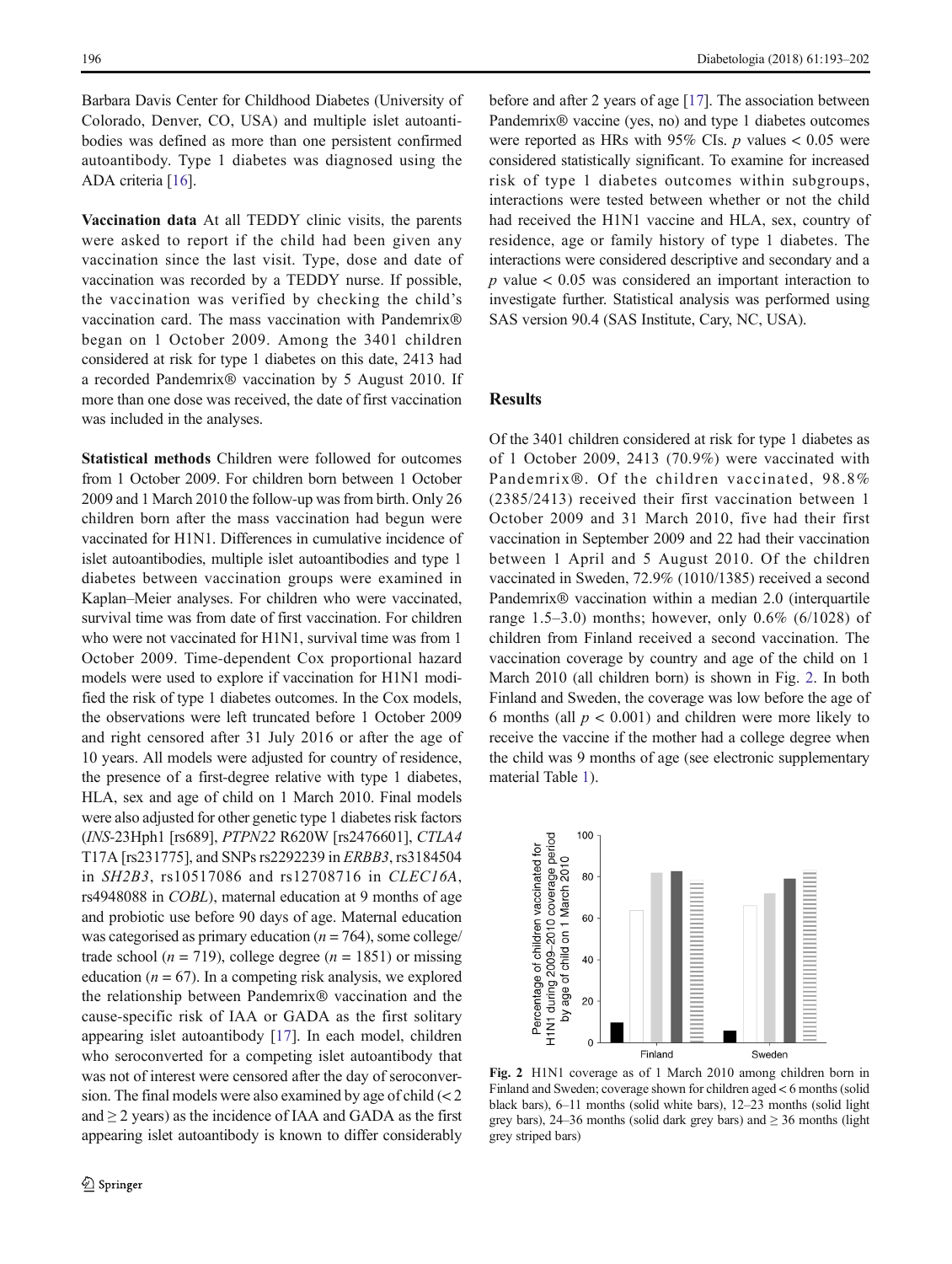| Factor and group          | Total $(N^a)$ | H1N1 vaccination in relation to risk H1N1 vaccination in relation to risk H1N1 vaccination in relation to risk<br>of islet autoantibodies |                           |                               | of multiple islet autoantibodies |                           |                        | of type 1 diabetes |                           |                        |
|---------------------------|---------------|-------------------------------------------------------------------------------------------------------------------------------------------|---------------------------|-------------------------------|----------------------------------|---------------------------|------------------------|--------------------|---------------------------|------------------------|
|                           |               | Events<br>(n)                                                                                                                             | HR<br>$(95\%$ CI          | $p$ value <sup>b</sup> Events | (n)                              | HR<br>$(95\% \text{ CI})$ | $p$ value <sup>b</sup> | Events<br>(n)      | HR<br>$(95\% \text{ CI})$ | $p$ value <sup>b</sup> |
| All children              | 3401          | 232                                                                                                                                       | 0.76(0.57, 1.02)          |                               | 148                              | 0.92(0.63, 1.35)          |                        | 96                 | 0.68(0.43, 1.06)          |                        |
| Country                   |               |                                                                                                                                           |                           |                               |                                  |                           |                        |                    |                           |                        |
| Finland                   | 1438          | 97                                                                                                                                        | 0.50(0.32, 0.78)          |                               | 67                               | 0.56(0.33, 0.96)          |                        | 49                 | 0.41(0.23, 0.76)          |                        |
| Sweden                    | 1963          | 135                                                                                                                                       | $1.01(0.68, 1.50)$ 0.008  |                               | 81                               | $1.41(0.82, 2.46)$ 0.01   |                        | 47                 | $1.10(0.53, 2.24)$ 0.02   |                        |
| <b>Sex</b>                |               |                                                                                                                                           |                           |                               |                                  |                           |                        |                    |                           |                        |
| Female                    | 1659          | 103                                                                                                                                       | 0.91(0.58, 1.43)          |                               | 63                               | 0.80(0.45, 1.43)          |                        | 46                 | 0.60(0.31, 1.16)          |                        |
| Male                      | 1742          | 129                                                                                                                                       | $0.67(0.46, 0.99)$ 0.46   |                               | 85                               | $1.03(0.62, 1.72)$ 0.43   |                        | 50                 | $0.77(0.41, 1.45)$ 0.35   |                        |
| Family history            |               |                                                                                                                                           |                           |                               |                                  |                           |                        |                    |                           |                        |
| General population        | 3123          | 199                                                                                                                                       | 0.69(0.50, 0.94)          |                               | 122                              | 0.83(0.55, 1.26)          |                        | 78                 | 0.64(0.39, 1.06)          |                        |
| First-degree relative 278 |               | 33                                                                                                                                        | $1.30(0.54, 3.13)$ $0.12$ |                               | 26                               | $1.66(0.59, 4.68)$ 0.15   |                        | 18                 | $0.71(0.24, 2.07)$ 0.65   |                        |
| <b>HLA-DR</b>             |               |                                                                                                                                           |                           |                               |                                  |                           |                        |                    |                           |                        |
| $DR-4/4$                  | 665           | 41                                                                                                                                        | 0.85(0.41, 1.78)          |                               | 27                               | 1.40(0.52, 3.74)          |                        | 20                 | 0.55(0.20, 1.49)          |                        |
| $DR-4/8$                  | 695           | 47                                                                                                                                        | 0.61(0.32, 1.17)          |                               | 25                               | 0.62(0.25, 1.56)          |                        | 13                 | 0.13(0.04, 0.49)          |                        |
| $DR-3/4$                  | 1298          | 111                                                                                                                                       | 0.72(0.47, 1.10)          |                               | 80                               | 0.76(0.46, 1.26)          |                        | 53                 | 0.74(0.40, 1.38)          |                        |
| $DR-3/3$                  | 649           | 28                                                                                                                                        | $0.77(0.32, 1.87)$ 0.68   |                               | 12                               | $1.73(0.41, 7.30)$ 0.32   |                        | $\tau$             | $7.74(0.80, 74.7)$ 0.14   |                        |
| Age on 1 March 2010       |               |                                                                                                                                           |                           |                               |                                  |                           |                        |                    |                           |                        |
| $< 1$ year                | 752           | 71                                                                                                                                        | 0.76(0.46, 1.25)          |                               | 44                               | 0.75(0.40, 1.39)          |                        | 26                 | 0.26(0.10, 0.70)          |                        |
| 1 year                    | 646           | 50                                                                                                                                        | 1.13(0.55, 2.33)          |                               | 33                               | 1.52(0.58, 4.01)          |                        | 16                 | 2.00(0.45, 8.97)          |                        |
| 2 year                    | 649           | 43                                                                                                                                        | 0.75(0.36, 1.58)          |                               | 25                               | 0.53(0.20, 1.39)          |                        | 23                 | 0.70(0.26, 1.91)          |                        |
| 3 year                    | 587           | 34                                                                                                                                        | 0.76(0.34, 1.70)          |                               | 23                               | 1.07(0.36, 3.17)          |                        | 17                 | 0.61(0.21, 1.83)          |                        |
| $\geq$ 4 years            | 722           | 34                                                                                                                                        | $0.57(0.26, 1.24)$ 0.73   |                               | 23                               | 2.48 (0.57, 10.9) 0.07    |                        | 14                 | $1.24(0.27, 5.71)$ 0.19   |                        |

Table 1 Proportional hazards models of HIN1 vaccination (yes vs no) on risk of islet autoantibodies, multiple islet autoantibodies and type 1 diabetes before age 10 years adjusting for factors in table and also stratified by the factor subgroups

<sup>a</sup> Total number of children on 1 October 2009 who were observed at risk of type 1 diabetes; 145 were no longer observed at risk of islet autoimmunity, and 72 no longer at risk of multiple islet autoantibodies

 $b<sub>p</sub>$  p value test of multiplicative interaction between subgroups; all HRs are adjusted for factors in table

At the time of the current analyses (31 July 2016), 232 children had developed persistent confirmed islet autoantibodies by 10 years of age (135 in Sweden and 97 in Finland), 148 children had developed multiple islet autoantibodies (81 in Sweden and 67 in Finland) and 96 had developed type 1 diabetes (47 in Sweden and 49 in Finland) (Table 1).

There was no increased risk of any islet autoantibody (HR 0.76 [95% CI 0.57, 1.02]), multiple islet autoantibodies (HR 0.92 [95% CI 0.63, 1.35]) or type 1 diabetes (HR 0.68 [95% CI 0.43, 1.06]) among the vaccinated children. In contrast, the risk of any islet autoantibody (HR 0.50 [95% CI 0.32, 0.78]), multiple islet autoantibodies (HR 0.56 [95% CI 0.33, 0.96]) and type 1 diabetes (HR 0.41 [95% CI 0.23, 0.76]) was decreased among vaccinated children in Finland, but this was not seen in Sweden (HR 1.01 [95% CI 0.68, 1.50], HR 1.41 [95% CI 0.82, 2.46] and HR 1.10 [95% CI 0.53, 2.24], respectively) (Table 1). HLA genotype, age at vaccination, sex or family history of type 1 diabetes did not modify the association between H1N1 vaccination and outcomes (Table 1).

The cumulative incidence of each of the outcomes in the two countries after vaccination or while considered at risk after 1 October 2009 is shown in Fig. [3.](#page-5-0) In Finland, the decreased risk of islet autoimmunity and multiple islet autoantibodies for the vaccinated children was seen primarily between 6 months and 36 months after the first vaccination. The cause-specific risk of IAA as a first solitary autoantibody, before other islet autoantibodies appear, primarily occurred in younger children and tended to be more frequent in Finland than in Sweden [\[17](#page-9-0)]. Therefore, we examined whether the incidence of IAA or GADA as first appearing solitary autoantibody separately, or any islet autoantibody, in Finland and Sweden, in both younger and older children shortly after vaccination were influenced by the vaccination after adjusting for previously reported risk factors. Genetic risk factors previously found to be associated with islet autoimmunity,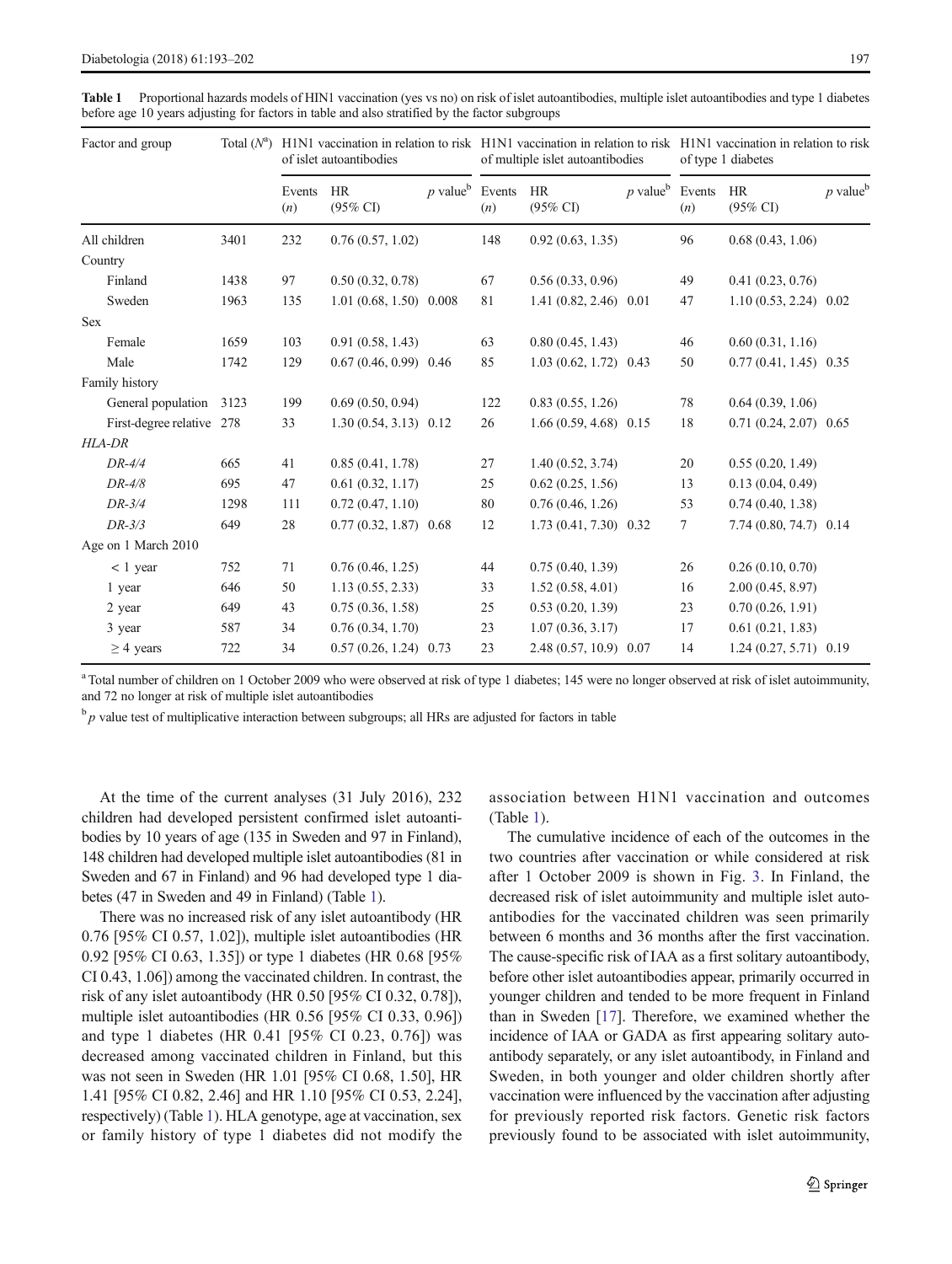<span id="page-5-0"></span>Fig. 3 Kaplan–Meier curves showing the cumulative percentage of vaccinated (solid line) and unvaccinated (dashed line) children developing islet autoantibodies (IA) in (a) Finland with an average follow-up time of 5.3 years for vaccinated  $(n = 976)$ and 4.7 years for unvaccinated  $(n = 397)$  children and (b) Sweden with an average followup time of 5.4 years for vaccinated ( $n = 1309$ ) and 5.0 years for unvaccinated  $(n = 563)$  children; multiple islet autoantibodies in (c) Finland with an average follow-up time of 5.3 years for vaccinated  $(n = 1000)$  and 4.8 years for unvaccinated ( $n = 400$ ) children and (d) Sweden with an average follow-up time of 5.5 years for vaccinated ( $n = 1347$ ) and 5.2 years for unvaccinated  $(n = 569)$  children. Type 1 diabetes (T1D) in (e) Finland with an average follow-up time of 5.5 years for vaccinated  $(n = 1027)$  and 5.1 years for unvaccinated ( $n = 410$ ) children and (f) Sweden with an average follow-up time of 5.7 years for vaccinated ( $n = 1384$ ) and 5.4 years for unvaccinated  $(n = 578)$  children, after the child was vaccinated or after 1 October 2009 for the children who were not vaccinated



including INS-23Hph1 (rs689), PTPN22 R620W (rs2476601), CTLA4, T17A (rs231775), SNPs rs2292239 in ERBB3, rs3184504 in SH2B3, rs10517086 and rs12708716 in CLEC16A, and rs4948088 in COBL [[18\]](#page-9-0) were included in this analysis, as well as probiotic use before 90 days of age [\[19\]](#page-9-0), maternal age at birth of child and maternal education (Table [2\)](#page-6-0). After adjustment, the HR for islet autoantibodies (0.47 [95% CI 0.29, 0.75]), for multiple islet autoantibodies (0.50 [95% CI 0.28, 0.90]) and for type 1 diabetes (0.38 [95% CI 0.20, 0.72]) remained significantly decreased in Finland. Moreover, cause-specific risk of IAA as the first appearing islet autoantibody was decreased, particularly among children vaccinated at younger than 2 years of age (Table [2\)](#page-6-0).

In Sweden, 1.2% of children observed at risk for type 1 diabetes were vaccinated with the seasonal flu vaccine before  $(0.2\%)$  or only after  $(1.0\%)$  the mass vaccination for H1N1 had begun. The frequency of receiving the seasonal flu vaccine was similar between children who were vaccinated for H1N1 (1.3%) compared with children who were not (1.0%). In Finland, 58.7% of children who were vaccinated for H1N1 had a seasonal flu vaccine either before (36.1%) or only after (22.6%) the H1N1 vaccination. This was significantly higher compared with the children who were not vaccinated for H1N1 (28.3% received seasonal flu vaccine,11.7% before  $[p < 0.001]$  and 16.6% only after  $[p \le 0.01]$ ). Mothers could also have received the seasonal flu vaccine during pregnancy; however, the percentage was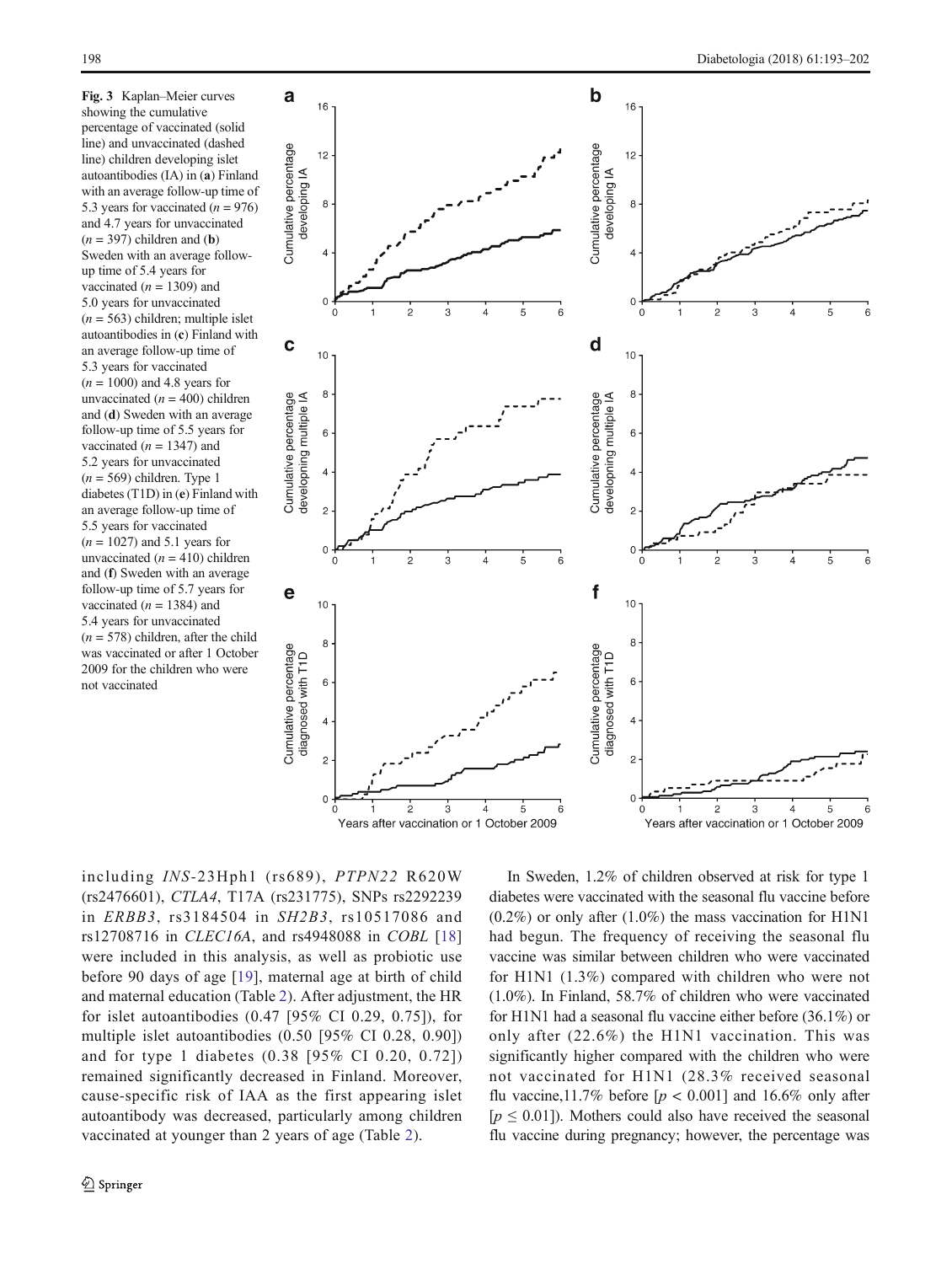<span id="page-6-0"></span>Table 2 Association between H1N1 vaccination and type 1 diabetes outcomes before age 10 years adjusting for sex, family history of type 1 diabetes, probiotics before 90 days, maternal education, maternal age, HLA-DR-DQ high-risk genotypes, INS-23Hph1 (rs689), PTPN22 R620W (rs2476601), CTLA4 T17A (rs231775), SNPs rs2292239 in ERBB3, rs3184504 in SH2B3, rs10517086 and rs12708716 in CLEC16A, and rs4948088 in COBL

| Variable                    | Multiple proportional hazard model of H1N1 on type 1 diabetes outcomes |           |             |           |           |           |                |           |                 |           |  |
|-----------------------------|------------------------------------------------------------------------|-----------|-------------|-----------|-----------|-----------|----------------|-----------|-----------------|-----------|--|
|                             | First appearing islet autoantibodies                                   |           |             |           |           |           | Multiple islet |           | Type 1 diabetes |           |  |
|                             | IAA                                                                    |           | <b>GADA</b> |           | Any       |           | autoantibodies |           |                 |           |  |
|                             | HR                                                                     | $p$ value | HR          | $p$ value | <b>HR</b> | $p$ value | <b>HR</b>      | $p$ value | HR              | $p$ value |  |
| Adjusted <sup>a</sup>       | 0.64                                                                   | 0.10      | 0.78        | 0.29      | 0.75      | 0.07      | 0.85           | 0.41      | 0.67            | 0.09      |  |
| Finland                     |                                                                        |           |             |           |           |           |                |           |                 |           |  |
| Adjusted <sup>a</sup>       | 0.38                                                                   | 0.01      | 0.55        | 0.12      | 0.47      | 0.002     | 0.50           | 0.02      | 0.38            | 0.003     |  |
| $<$ 2 years <sup>b</sup>    | 0.30                                                                   | 0.009     | 1.18        | 0.79      | 0.51      | 0.03      | 0.45           | 0.04      | 0.25            | 0.002     |  |
| $\geq$ 2 years <sup>b</sup> | 0.52                                                                   | 0.35      | 0.51        | 0.14      | 0.51      | 0.06      | 0.58           | 0.21      | 0.62            | 0.34      |  |
| Sweden                      |                                                                        |           |             |           |           |           |                |           |                 |           |  |
| Adjusted <sup>a</sup>       | 0.88                                                                   | 0.70      | 0.98        | 0.96      | 1.03      | 0.89      | 1.33           | 0.34      | 1.19            | 0.67      |  |
| $<$ 2 years <sup>b</sup>    | 0.79                                                                   | 0.57      | 1.08        | 0.87      | 0.96      | 0.88      | 1.31           | 0.46      | 1.81            | 0.33      |  |
| $\geq$ 2 years <sup>b</sup> | 0.32                                                                   | 0.15      | 1.12        | 0.81      | 0.97      | 0.94      | 1.33           | 0.57      | 0.82            | 0.70      |  |

<sup>a</sup> Variable included in multivariate proportional hazards model; all variables available on 2966 children at risk of islet autoantibodies, of which 214 developed islet autoantibodies; 3037 observed at risk for multiple islet autoantibodies, of which 140 developed multiple islet autoantibodies; and 3103 observed at risk for type 1 diabetes, of which 91 developed type 1 diabetes

<sup>b</sup> Age of child on 1 March 2010

similar between countries (Finland, 2.1%; Sweden 1.4%). Interestingly, of the 1.7% (58/3381) of mothers who did get the seasonal flu vaccine during pregnancy, 6.2% (46/743) were mothers of younger children (aged < 1 year on 1 March 2010) and the vaccine was given towards the end of the mass vaccination. Of these mothers, only 2/46 had their child vaccinated for H1N1. Seasonal flu vaccine administered to mothers during pregnancy or children during follow-up did not explain the association between H1N1 vaccination and type 1 diabetes outcomes. The seasonal flu vaccine did not have a modifying effect on the association between H1N1 vaccination and type 1 diabetes outcomes (data not shown). Furthermore, in Sweden, a second vaccination dose did not influence any of the type 1 diabetes outcomes (data not shown).

When analysing these results over time, we did not find any short- or long-term initiating or accelerating effects of the Pandemrix® vaccination on risk of islet autoimmunity, multiple islet autoantibodies or type 1 diabetes.

## Discussion

In this study, we investigated whether risk of islet autoimmunity and type 1 diabetes is increased in children who have been vaccinated with the squalene (ASO3)containing H1N1 flu vaccine (Pandemrix®). Notably, Pandemrix® has been associated with autoimmunity to orexin-producing cells and the development of narcolepsy. As such, we hypothesised that this vaccine may not only promote autoimmunity to orexin-producing cells but also islet autoantigens. The results of our study do not support this hypothesis and argue against any connection between the H1N1 mass vaccination campaign and the risk of type 1 diabetes. In fact, we found that the incidence of type 1 diabetes outcomes in Finland was actually lower in children vaccinated against H1N1 than in non-vaccinated children. Theoretically, this finding could indicate that the vaccine may have reduced the risk of type 1 diabetes in higher risk populations by unknown mechanisms.

In the prospective cohort of children followed in the TEDDY study, we have the unique capacity to analyse environmental factors associated with the initiation of islet autoimmunity and development of type 1 diabetes. Type 1 diabetes is preceded by progressive autoimmune destruction of beta cells, which can last just a few months or up to many years. Since islet autoimmunity and multiple islet autoantibodies are known to confer over 70% risk to the development of type 1 diabetes within 10 years [[4\]](#page-9-0), it was important to consider these markers as surrogate endpoints when analysing a hypothetical increased risk of the disease during the first few years after the vaccination. By examining for risk of seroconversion to two or more islet autoantibodies as an endpoint along with type 1 diabetes, we have enabled an earlier detection of an increased or decreased risk of clinical type 1 diabetes.

Among a wide range of data currently being collected in TEDDY, vaccination records are prospectively documented in the study. Pandemrix® was used exclusively as the H1N1 vaccine in Sweden and Finland. Other types of vaccine were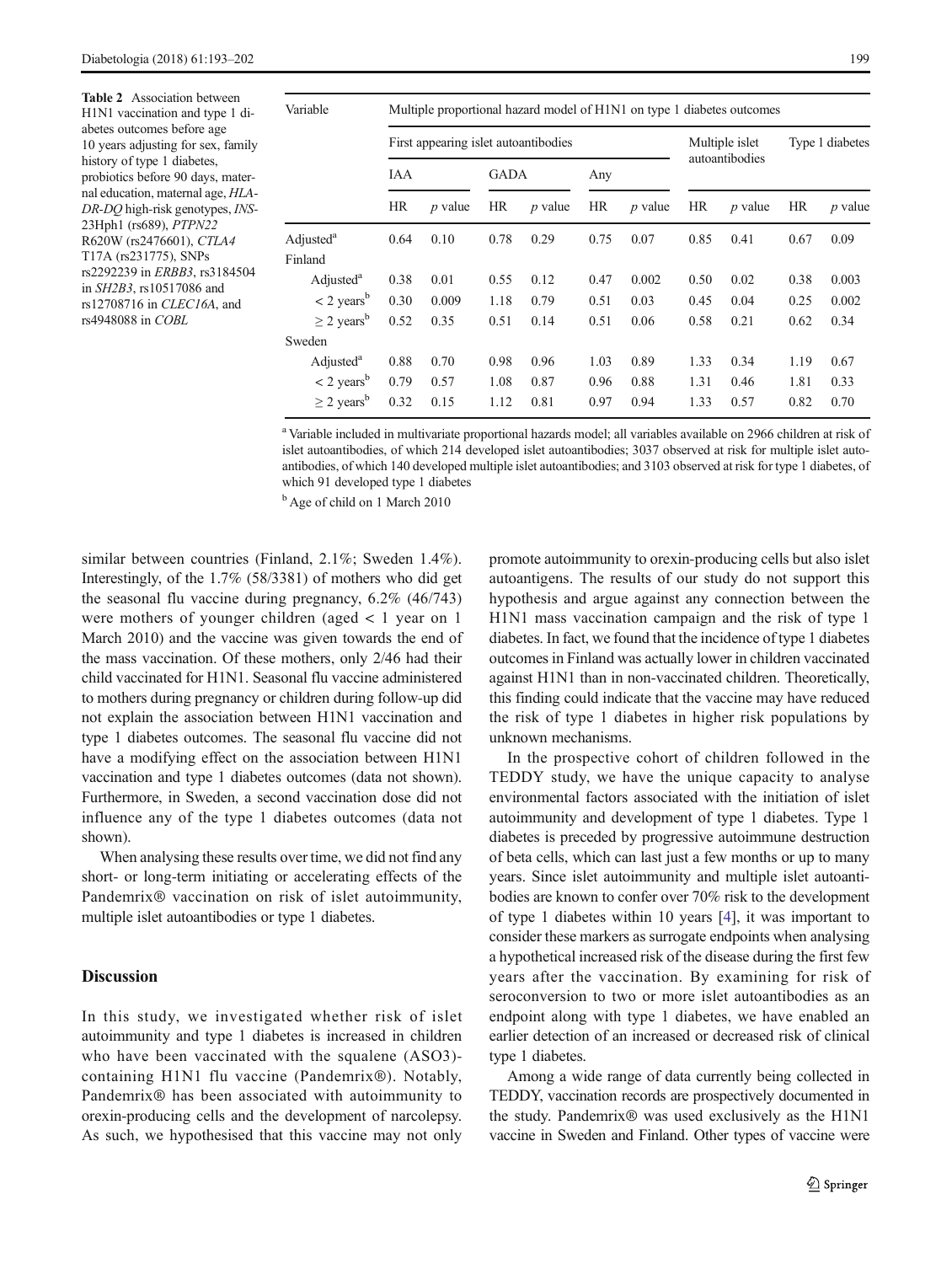used in the USA as part of the H1N1 vaccination programme. In Germany, Pandemrix® was used as part of the vaccination programme, but it had low coverage. Due to heterogeneity and low numbers, we did not include the German TEDDY population in this analysis. Therefore, these analyses were limited to Swedish and Finnish children. A weakness in our study is that our population was selected for HLA genotypes associated with risk for type 1 diabetes [[12](#page-9-0)]. One cannot exclude the possibility that the vaccine may increase the risk of islet autoimmunity in children with lower risk genotypes, who were screened but not enrolled for follow-up in TEDDY. This may be further emphasised by the observation that all children who developed narcolepsy after the Pandemrix® vaccination had HLA genotypes containing HLA- $DQBI*06:02$  [[10\]](#page-9-0). Because the  $DQ-0602$  genotype is actually protective against the development of type 1 diabetes, children with this genotype were excluded from the TEDDY study. As HLA plays such a critical role in the presentation of antigens to the immune system and how the immune system reacts immunologically to infections, individuals with different HLA genotypes are known to react differentially to vaccinations [\[20\]](#page-9-0).

After the reports of the increased incidence of narcolepsy, studies were established to examine for a possible influence of the Pandemrix® vaccination on the incidence of other autoimmune diseases. In one of these studies investigating the incidence of type 1 diabetes, along with other immunological diseases, the authors found a non-significant increased incidence of type 1 diabetes [[21](#page-9-0)]. This finding was further discussed in a number of letters to the journal, indicating that missing data and the exclusion of various participants would have resulted in the lack of significance [[22](#page-9-0)–[24\]](#page-9-0). In our current study, we do not find any indication of increased incidence of islet autoimmunity or type 1 diabetes after vaccination with Pandemrix®. It is also important to emphasise that our prospective cohort study did not suffer from the same kind of missing data issues that affected the results of the previous study. Similar to our study, in 355 Swedish children who were diagnosed with type 1 diabetes during the vaccination campaign, younger individuals  $(<$  3 years) with HLA DQ2/2 or 2/X were low responders to Pandemrix®, measured as antibodies against A/H1N1 haemagglutinin [[25](#page-9-0)]. As the proportion of children < 3 years of age with the high-risk HLA DQ2/8 decreased after the vaccination, it was suggested that the vaccine affected clinical onset of type 1 diabetes by delaying onset in children with this genotype [[25](#page-9-0)]. However, these studies were performed shortly after the vaccination and included only clinical type 1 diabetes and not islet autoimmunity as an endpoint. Therefore, an increase in type 1 diabetes could have been missed, since it would not be obvious until long after an increase in islet autoimmunity. Our

current study is the first to investigate islet autoimmunity and multiple islet autoantibodies in relation to the vaccination. Another possibility would be to investigate if Pandemrix® affected progression from islet autoantibodies to clinical type 1 diabetes. Since autoantibodies appear early, while progression to type 1 diabetes may take many years, more time is needed to investigate progression to type 1 diabetes properly in our prospective study as the peak incidence has not yet been reached. The TEDDY children will be followed to age 15 years, and additional analyses will be done later on in the study.

Interestingly, when separating Swedish and Finnish data, we found that Finnish children had a decreased risk of islet autoimmunity (primarily IAA as first autoantibody), multiple islet autoantibodies and type 1 diabetes after vaccination. Incidence of type 1 diabetes outcomes is known to be higher in Finland compared with Sweden [\[26\]](#page-9-0); however, it is unclear as to why there was no increased risk among the vaccinated population. We noted that the majority (58.7%) of the H1N1-vaccinated Finnish children and only 27.6% of those not H1N1-vaccinated had received a prior seasonal flu vaccination, while only 1.2% of Swedish children had received previous seasonal flu vaccination with no difference between H1N1 vaccination rates. One could speculate that the immunological memory induced by previous flu vaccinations, regardless of the adjuvant in those vaccines, in Finnish children led to improved immune responses to H1N1 virus (a priming effect). After adjusting for seasonal flu vaccination, during and after pregnancy, the associations with type 1 diabetes outcomes in Finland remained.

Nevertheless, it is possible that influenza virus infections may increase the risk of type 1 diabetes, as reported by previous studies [\[27](#page-9-0), [28\]](#page-9-0), while others could not confirm this [[29\]](#page-9-0). It is interesting to note that repeated doses of Pandemrix® were more frequent in Sweden than in Finland. One could speculate that these booster vaccinations may have led to better protection against H1N1 infections in Sweden. This, in turn, could have reduced the circulation of the virus and also partially protected non-vaccinated children in Sweden. While preliminary, these findings generate additional questions that will be further examined in TEDDY, in which analyses of virome data will be performed in the near future, and warrants study in larger cohorts to evaluate possible protective associations between influenza infections and vaccinations and islet autoimmunity.

In conclusion, our analyses did not find any increased risk of islet autoimmunity, multiple islet autoantibodies or type 1 diabetes in children who were given the ASO3-containing Pandemrix® flu vaccination during the H1N1 pandemic in 2009–2010. Additional studies are needed to further explore the potential protective effects of influenza vaccinations.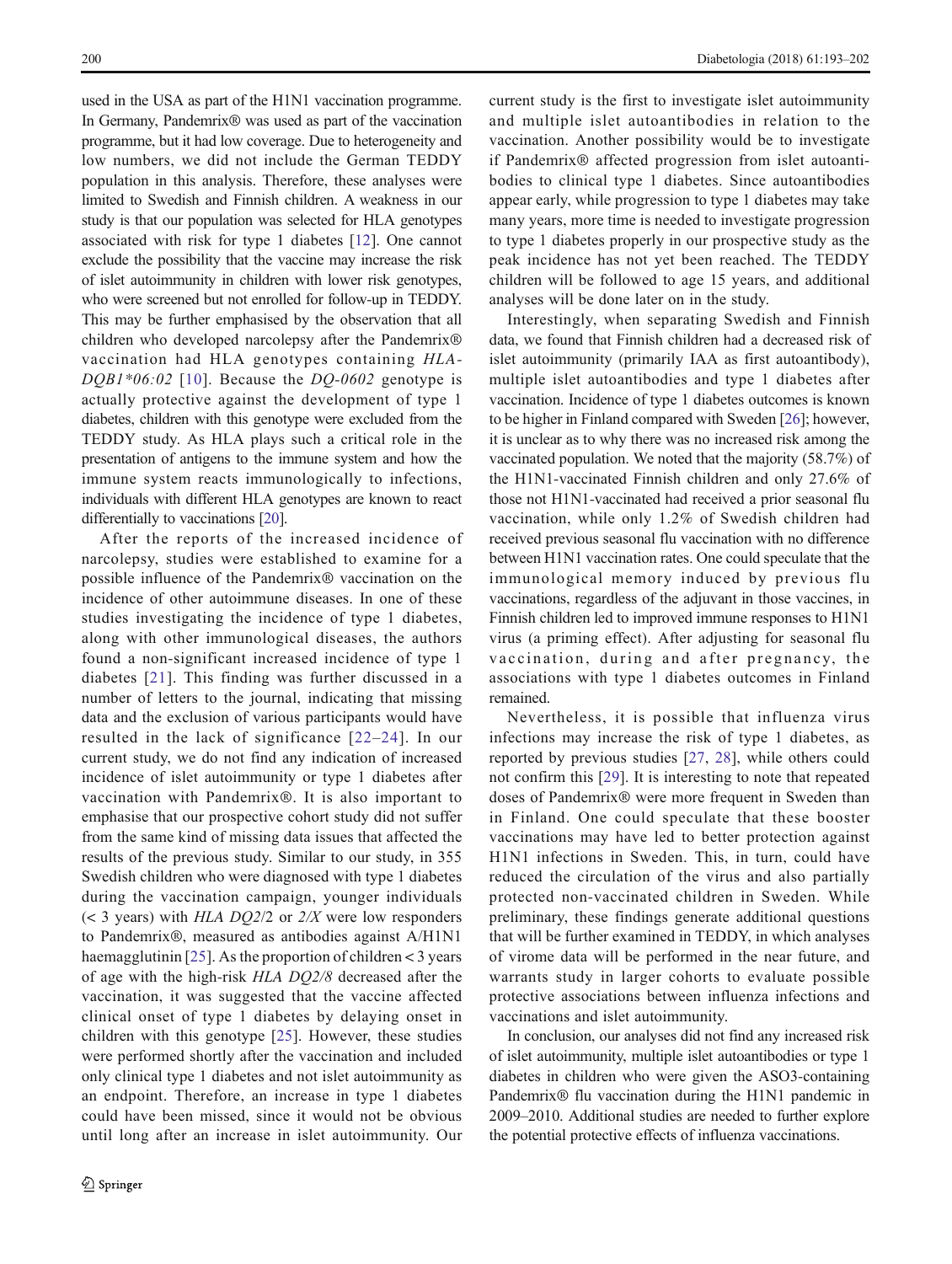Acknowledgements The TEDDY Study Group (see appendix).

Data availability The data that support the findings of this study are available from the National Institute of Diabetes and Digestive and Kidney Diseases (NIDDK) Central Repository upon request.

Funding Funded by U01 DK63829, U01 DK63861, U01 DK63821, U01 DK63865, U01 DK63863, U01 DK63836, U01 DK63790, UC4 DK63829, UC4 DK63861, UC4 DK63821, UC4 DK63865, UC4 DK63863, UC4 DK63836, UC4 DK95300, UC4 DK100238, UC4 DK106955 and Contract No. HHSN267200700014C from the NIDDK, National Institute of Allergy and Infectious Diseases (NIAID), National Institute of Child Health and Human Development (NICHD), National Institute of Environmental Health Sciences (NIEHS), JDRF, and Centers for Disease Control and Prevention (CDC). This work was supported in part by the NIH/NCATS Clinical and Translational Science Awards to the University of Florida (UL1 TR000064) and the University of Colorado (UL1 TR001082).

Duality of interests The authors declare that there is no duality of interest associated with this manuscript.

Contribution statement HEL designed the study, acquired and interpreted data and drafted the article. KL interpreted and analysed data and revised the article. HH designed the study, interpreted data and revised the article. ML and MH contributed to conception and design and critically revised the article. MR, ÅL, WH, J-XS, OS, JT, AZ, BA and JK designed the TEDDY study and critically revised the manuscript. All authors approved the final version of the article. HEL, KL and HH are guarantors of this work.

#### Appendix: The TEDDY Study Group

The affiliations of study group members are indicated using superscript symbols and stated at the end of each section. If no symbols are given, the member is affiliated with the main affiliation given at the end of the paragraph. Committee involvement is indicated via superscript numbers.

Committees <sup>1</sup>Ancillary Studies, <sup>2</sup>Diet, <sup>3</sup>Genetics, <sup>4</sup>Human Subjects/ Publicity/Publications,  ${}^{5}$ Immune Markers,  ${}^{6}$ Infectious Agents,  ${}^{7}$ I aboratory Implementation  ${}^{8}$ Maternal Studies  ${}^{9}$ Psychosocial Laboratory Implementation, <sup>8</sup>Maternal Studies, <sup>9</sup> Taboratory Implementation,  ${}^{8}$ Maternal Studies,  ${}^{9}$ Psychosocial,  ${}^{10}$ Quality Assurance,  ${}^{11}$ Steering,  ${}^{12}$ Study Coordinators,  ${}^{13}$ Celiac Disease, <sup>14</sup>Clinical Implementation, <sup>15</sup>Quality Assurance Subcommittee on Data Quality.

Colorado Clinical Centre Marian Rewers<sup>1,4-6,10,11</sup>, Kimberly Bautista<sup>12</sup>, Judith Baxter<sup>9,10,12,15</sup>, Ruth Bedoy<sup>2</sup>, Daniel Felipe-Morales, Kimberly Driscoll<sup>9</sup>, Brigitte I. Frohnert<sup>2,14</sup>, Patricia Gesualdo<sup>2,6,12,14,15</sup>, Michelle Hoffman<sup>12–14</sup>, Rachel Karban<sup>12</sup>, Edwin Liu<sup>13</sup>, Jill Norris<sup>2,3,12</sup>, Adela Samper-Imaz, Andrea Steck<sup>3,14</sup>, Kathleen Waugh<sup>6,7,12,15</sup>, Hali Wright $12$ .

University of Colorado, Anschutz Medical Campus, Barbara Davis Center for Childhood Diabetes.

Finland Clinical Centre Jorma Toppari \*^1,4,11,14, Olli G. Simell<sup>¥^1,4,11,13</sup>, Annika Adamsson<sup>^12</sup>, Suvi Ahonen\*<sup>±§</sup>, Heikki Hyöty\*<sup>±6</sup>, Jorma Ilonen<sup>¥¶3</sup>, Sanna Jokipuu<sup>^</sup>, Tiina Kallio<sup>^</sup>, Leena Karlsson<sup>^</sup>, Miia Kähönen<sup>u¤</sup>, Mikael Knip<sup>\*±5</sup>, Lea Kovanen<sup>\*±§</sup>, Mirva Koreasalo\*<sup>±§2</sup>, Kalle Kurppa<sup>\*±13</sup>, Tiina Latva-aho<sup>µ¤</sup>, Maria Lönnrot\*<sup>±6</sup>, Elina Mäntymäki<sup>^</sup>, Katja Multasuo<sup>µ¤</sup>, Juha Mykkänen<sup>¥ 3</sup>, Tiina Niininen<sup>±\*12</sup>, Sari Niinistö<sup>±§</sup>, Mia Nyblom<sup>\*±</sup>, Petra Rajala^, Jenna Rautanen<sup>±§</sup>, Anne Riikonen<sup>\*±§</sup>, Mika Riikonen<sup>^</sup>, Jenni Rouhiainen<sup>^</sup>,<br>Minna Romo<sup>^</sup>, Tuula Simell, Ville Simell<sup>^¥13</sup>, Maija Sjöberg<sup>¥^12,14</sup>, Aino Stenius<sup>µ¤12</sup>, Maria Leppänen<sup>^</sup>, Sini Vainionpää<sup>^</sup>, Eeva

Varjonen<sup>¥^12</sup>, Riitta Veijola<sup>µ¤14</sup>, Suvi M. Virtanen\*<sup>+§2</sup>, Mari Vähä-Mäkilä<sup>^</sup>, Mari Åkerlund<sup>\*±§</sup>, Katri Lindfors<sup>\*13</sup>.

¥ University of Turku; ^ Turku University Hospital, Hospital District of Southwest Finland; \*University of Tampere; <sup>±</sup>Tampere University Hospital; §National Institute for Health and Welfare, Finland; <sup>¶</sup>University of Kuopio; <sup>µ</sup>University of Oulu; <sup>¤</sup>Oulu University Hospital.

Georgia/Florida Clinical Centre Jin-Xiong She<sup>1,3,4,11</sup>, Desmond Schatz\*4,5,7,8, Diane Hopkins<sup>12</sup>, Leigh Steed<sup>12–15</sup>, Jamie Thomas\*<sup>6,12</sup>, Janey Adams\*<sup>12</sup>, Katherine Silvis<sup>2</sup>, Michael Haller\*<sup>14</sup>, Melissa Gardiner, Richard McIndoe, Ashok Sharma, Joshua Williams, Gabriela Young, Stephen W. Anderson<sup>^</sup>, Laura Jacobsen<sup>\*14</sup>.

Center for Biotechnology and Genomic Medicine, Augusta University; \*University of Florida; ^ Pediatric Endocrine Associates, Atlanta.

Germany Clinical Centre Anette-G. Ziegler<sup>1,3,4,11</sup>, Andreas Beyerlein<sup>2</sup>, Ezio Bonifacio\*<sup>5</sup>, Michael Hummel<sup>13</sup>, Sandra Hummel<sup>2</sup>, Kristina<br>Foterek<sup>¥2</sup>, Nicole Janz, Mathilde Kersting<sup>¥2</sup>, Annette Knopff<sup>7</sup>, Sibylle Koletzko<sup>¶13</sup>, Claudia Peplow<sup>12</sup>, Roswith Roth<sup>9</sup>, Marlon Scholz, Joanna Stock<sup>9,12,14</sup>, Katharina Warncke<sup>14</sup>, Lorena Wendel, Christiane Winkler<sup>2,12,15</sup>.

Forschergruppe Diabetes e.V. and Institute of Diabetes Research, Helmholtz Zentrum München; Klinikum rechts der Isar, Technische Universität München. \*Center for Regenerative Therapies, TU Dresden; ¥ Research Institute for Child Nutrition, Dortmund; ¶ Dr von Hauner Children's Hospital, Department of Gastroenterology, Ludwig Maximillians University Munich.

Sweden Clinical Centre Åke Lernmark<sup>1,3–6,8,10,11,15</sup>, Daniel Agardh<sup>13</sup>, Carin Andrén Aronsson<sup>2,12,13</sup>, Maria Ask, Jenny Bremer, Ulla-Marie Carlsson, Corrado Cilio<sup>5</sup>, Emelie Ericson-Hallström, Lina Fransson, Thomas Gard, Joanna Gerardsson, Rasmus Bennet, Monica Hansen, Gertie Hansson, Susanne Hyberg, Fredrik Johansen, Berglind Jonsdottir, Helena Elding Larsson<sup>6,14</sup>, Marielle Lindström, Markus Lundgren<sup>14</sup>, Maria Månsson-Martinez, Maria Markan, Jessica Melin<sup>12</sup>, Zeliha Mestan, Karin Ottosson, Kobra Rahmati, Anita Ramelius, Falastin Salami, Sara Sibthorpe, Birgitta Sjöberg, Ulrica Swartling<sup>9,12</sup>, Evelyn Tekum Amboh, Carina Törn<sup>3,15</sup>, Anne Wallin, Åsa Wimar<sup>12,14</sup>, Sofie Åberg.

#### Lund University.

Washington Clinical Centre William A. Hagopian<sup>1,3-7,11,13,14</sup>, Michael Killian<sup>6,7,12,13</sup>, Claire Cowen Crouch<sup>12,14,15</sup>, Jennifer Skidmore<sup>2</sup>, Josephine Carson, Maria Dalzell, Kayleen Dunson, Rachel Hervey, Corbin Johnson, Rachel Lyons, Arlene Meyer, Denise Mulenga, Alexander Tarr, Morgan Uland, John Willis.

Pacific Northwest Diabetes Research Institute.

Pennsylvania Satellite Centre Dorothy Becker, Margaret Franciscus, MaryEllen Dalmagro-Elias Smith<sup>2</sup>, Ashi Daftary, Mary Beth Klein, Chrystal Yates.

Children's Hospital of Pittsburgh of UPMC.

Data Coordinating Centre Jeffrey P. Krischer<sup>1,4,5,10,11</sup>, Michael Abbondondolo, Sarah Austin-Gonzalez, Maryouri Avendano, Sandra Baethke, Rasheedah Brown<sup>12,15</sup>, Brant Burkhardt<sup>5,6</sup>, Martha Butterworth<sup>2</sup>, Joanna Clasen, David Cuthbertson, Christopher Eberhard, Steven Fiske<sup>9</sup>, Dena Garcia, Jennifer Garmeson, Veena Gowda, Kathleen Heyman, Francisco Perez Laras, Hye-Seung Lee<sup>1,2,13,15</sup>, Shu Liu, Xiang Liu<sup>2,3,9,14</sup>, Kristian Lynch<sup>5,6,9,15</sup>, Jamie Malloy, Cristina McCarthy<sup>12,15</sup>, Steven Meulemans, Hemang Parikh<sup>3</sup>, Chris Shaffer, Laura Smith<sup>9,12</sup>, Susan Smith<sup>12,15</sup>, Noah Sulman, Roy Tamura<sup>1,2,13</sup>, Ulla Uusitalo<sup>2,15</sup>, Kendra Vehik<sup>4–6,14,15</sup>, Ponni Vijayakandipan, Keith Wood, Jimin Yang<sup>2,15</sup>. Past staff: Lori Ballard, David Hadley, Wendy McLeod.

## University of South Florida.

Autoantibody Reference Laboratories Liping Yu<sup>^5</sup>, Dongmei Miao<sup>^</sup>, Polly Bingley\*<sup>5</sup> , Alistair Williams\*, Kyla Chandler\*, Saba Rokni\*, Claire Williams\*, Rebecca Wyatt\*, Gifty George\*, Sian Grace\*.

^ Barbara Davis Center for Childhood Diabetes, University of Colorado Denver; \*School of Clinical Sciences, University of Bristol, UK.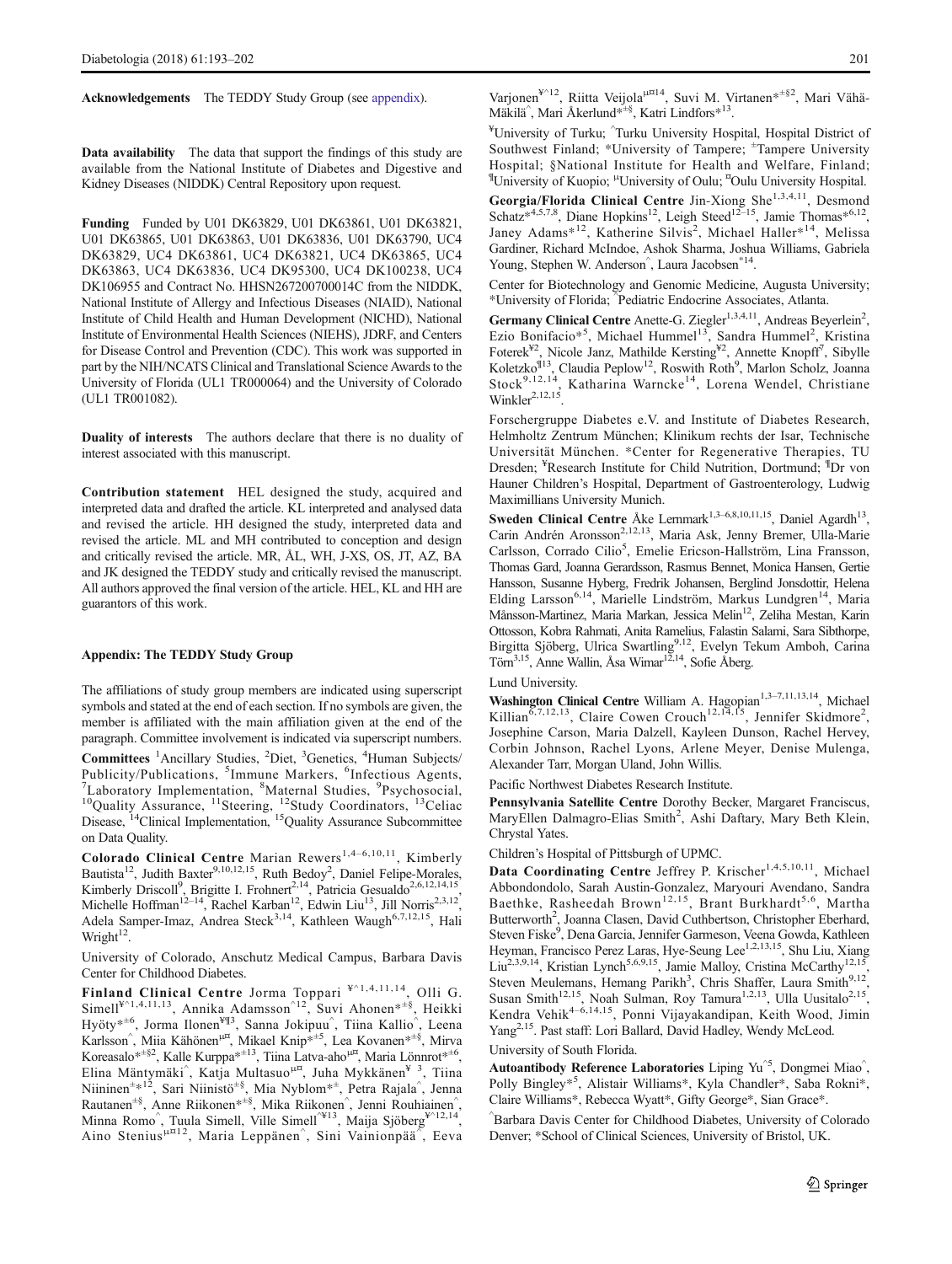<span id="page-9-0"></span>HLA Reference Laboratory Henry Erlich<sup>3</sup>, Steven J. Mack, Anna Lisa Fear.

Center for Genetics, Children's Hospital Oakland Research Institute.

Repository Sandra Ke, Niveen Mulholland.

NIDDK Biosample Repository at Fisher BioServices.

SNP Laboratory Stephen S. Rich<sup>3</sup>, Wei-Min Chen<sup>3</sup>, Suna Onengut-Gumuscu<sup>3</sup>, Emily Farber, Rebecca Roche Pickin, Jordan Davis, Dan Gallo, Jessica Bonnie, Paul Campolieto.

Center for Public Health Genomics, University of Virginia.

Project scientist Beena Akolkar<sup>1,3-7,10,11</sup>.

National Institutes of Diabetes and Digestive and Kidney Diseases.

Other contributors Kasia Bourcier<sup>¥5</sup>; Thomas Briese<sup>\*6,15</sup>; Suzanne Bennett Johnson<sup>^9,12</sup>; Eric Triplett<sup>¶6</sup>.

¥ National Institutes of Allergy and Infectious Diseases; \*Columbia University; ^Florida State University; <sup>¶</sup>University of Florida.

Open Access This article is distributed under the terms of the Creative Commons Attribution 4.0 International License (http:// creativecommons.org/licenses/by/4.0/), which permits unrestricted use, distribution, and reproduction in any medium, provided you give appropriate credit to the original author(s) and the source, provide a link to the Creative Commons license, and indicate if changes were made.

## **References**

- 1. Rewers M, Ludvigsson J (2016) Environmental risk factors for type 1 diabetes. Lancet 387:2340–2348
- 2. Pociot F, Lernmark A (2016) Genetic risk factors for type 1 diabetes. Lancet 387:2331–2339
- 3. Torn C, Hadley D, Lee HS et al (2015) Role of type 1 diabetesassociated SNPs on risk of autoantibody positivity in the TEDDY study. Diabetes 64:1818–1829
- 4. Ziegler AG, Rewers M, Simell O et al (2013) Seroconversion to multiple islet autoantibodies and risk of progression to diabetes in children. JAMA 309:2473–2479
- 5. Hiltunen M, Lonnrot M, Hyoty H (1999) Immunisation and type 1 diabetes mellitus: is there a link? Drug Saf 20:207–212
- 6. Morgan E, Halliday SR, Campbell GR, Cardwell CR, Patterson CC (2016) Vaccinations and childhood type 1 diabetes mellitus: a metaanalysis of observational studies. Diabetologia 59:237–243
- 7. Dauvilliers Y, Montplaisir J, Cochen V et al (2010) Post-H1N1 narcolepsy-cataplexy. Sleep 33:1428–1430
- 8. Nohynek H, Jokinen J, Partinen M et al (2012) AS03 adjuvanted AH1N1 vaccine associated with an abrupt increase in the incidence of childhood narcolepsy in Finland. PLoS One 7:e33536
- 9. Partinen M, Saarenpaa-Heikkila O, Ilveskoski I et al (2012) Increased incidence and clinical picture of childhood narcolepsy following the 2009 H1N1 pandemic vaccination campaign in Finland. PLoS One 7:e33723
- 10. Vaarala O, Vuorela A, Partinen M et al (2014) Antigenic differences between AS03 adjuvanted influenza A (H1N1) pandemic vaccines: implications for Pandemrix-associated narcolepsy risk. PLoS One 9:e114361
- 11. The TEDDY Study Group (2008) The Environmental Determinants of Diabetes in the Young (TEDDY) study. Ann N Y Acad Sci 1150:1-13
- 12. Hagopian WA, Erlich H, Lernmark A et al (2011) The Environmental Determinants of Diabetes in the Young

(TEDDY): genetic criteria and international diabetes risk screening of 421 000 infants. Pediatr Diabetes 12:733–743

- 13. Kiviniemi M, Hermann R, Nurmi J et al (2007) A high-throughput population screening system for the estimation of genetic risk for type 1 diabetes: an application for the TEDDY (The Environmental Determinants of Diabetes in the Young) study. Diabetes Technol Ther 9:460–472
- 14. Bonifacio E, Yu L, Williams AK et al (2010) Harmonization of glutamic acid decarboxylase and islet antigen-2 autoantibody assays for national institute of diabetes and digestive and kidney diseases consortia. J Clin Endocrinol Metab 95:3360–3367
- 15. Babaya N, Yu L, Miao D et al (2009) Comparison of insulin autoantibody: polyethylene glycol and micro-IAA 1-day and 7-day assays. Diabetes Metab Res Rev 25:665–670
- 16. American Diabetes Association (2014) Standards of medical care in diabetes—2014. Diabetes Care 37(Suppl 1):S14–S80
- 17. Krischer JP, Lynch KF, Schatz DA et al (2015) The 6 year incidence of diabetes-associated autoantibodies in genetically at-risk children: the TEDDY study. Diabetologia 58:980–987
- 18. Torn C, Liu X, Hagopian W et al (2016) Complement gene variants in relation to autoantibodies to beta cell specific antigens and type 1 diabetes in the TEDDY Study. Sci Rep 6:27887
- 19. Uusitalo U, Liu X, Yang J et al (2016) Association of early exposure of probiotics and islet autoimmunity in the TEDDY study. JAMA Pediatr 170:20–28
- 20. Poland GA, Ovsyannikova IG, Jacobson RM (2008) Vaccine immunogenetics: bedside to bench to population. Vaccine 26:6183–6188
- 21. Persson I, Granath F, Askling J, Ludvigsson JF, Olsson T, Feltelius N (2014) Risks of neurological and immune-related diseases, including narcolepsy, after vaccination with Pandemrix: a population- and registry-based cohort study with over 2 years of follow-up. J Intern Med 275:172–190
- 22. Andersson L (2014) Contradictory data on type 1 diabetes in a recently published article 'Risks of neurological and immunerelated diseases, including narcolepsy, after vaccination with Pandemrix: a population- and registry-based cohort study with over 2 years of follow-up' (J Intern Med 2013). J Intern Med 276:414–417
- 23. Andersson L (2017) Hidden authority study data have come to light: besides narcolepsy, the swine influenza vaccine Pandemrix caused type 1 diabetes. J Intern Med 281:99–101
- 24. Persson I (2014) Response to letter to the editor by Lars Andersson. J Intern Med 276:413
- 25. Svensson M, Ramelius A, Nilsson AL et al (2014) Antibodies to influenza virus A/H1N1 hemagglutinin in type 1 diabetes children diagnosed before, during and after the SWEDISH A(H1N1)pdm09 vaccination campaign 2009–2010. Scand J Immunol 79:137–148
- 26. Tuomilehto J (2013) The emerging global epidemic of type 1 diabetes. Curr Diab Rep 13:795–804
- 27. Valdes C, Unanue N, Hernandez M et al (2013) Is there a link between influenza and type I diabetes? Increased incidence of TID during the pandemic H1N1 influenza of 2009 in Chile. Pediatr Endocrinol Rev 11:161–166
- 28. Nenna R, Papoff P, Moretti C et al (2011) Detection of respiratory viruses in the 2009 winter season in Rome: 2009 influenza A (H1N1) complications in children and concomitant type 1 diabetes onset. Int J Immunopathol Pharmacol 24:651–659
- 29. Kondrashova A, Nurminen N, Patrikainen M et al (2015) Influenza A virus antibodies show no association with pancreatic islet autoantibodies in children genetically predisposed to type 1 diabetes. Diabetologia 58:2592–2595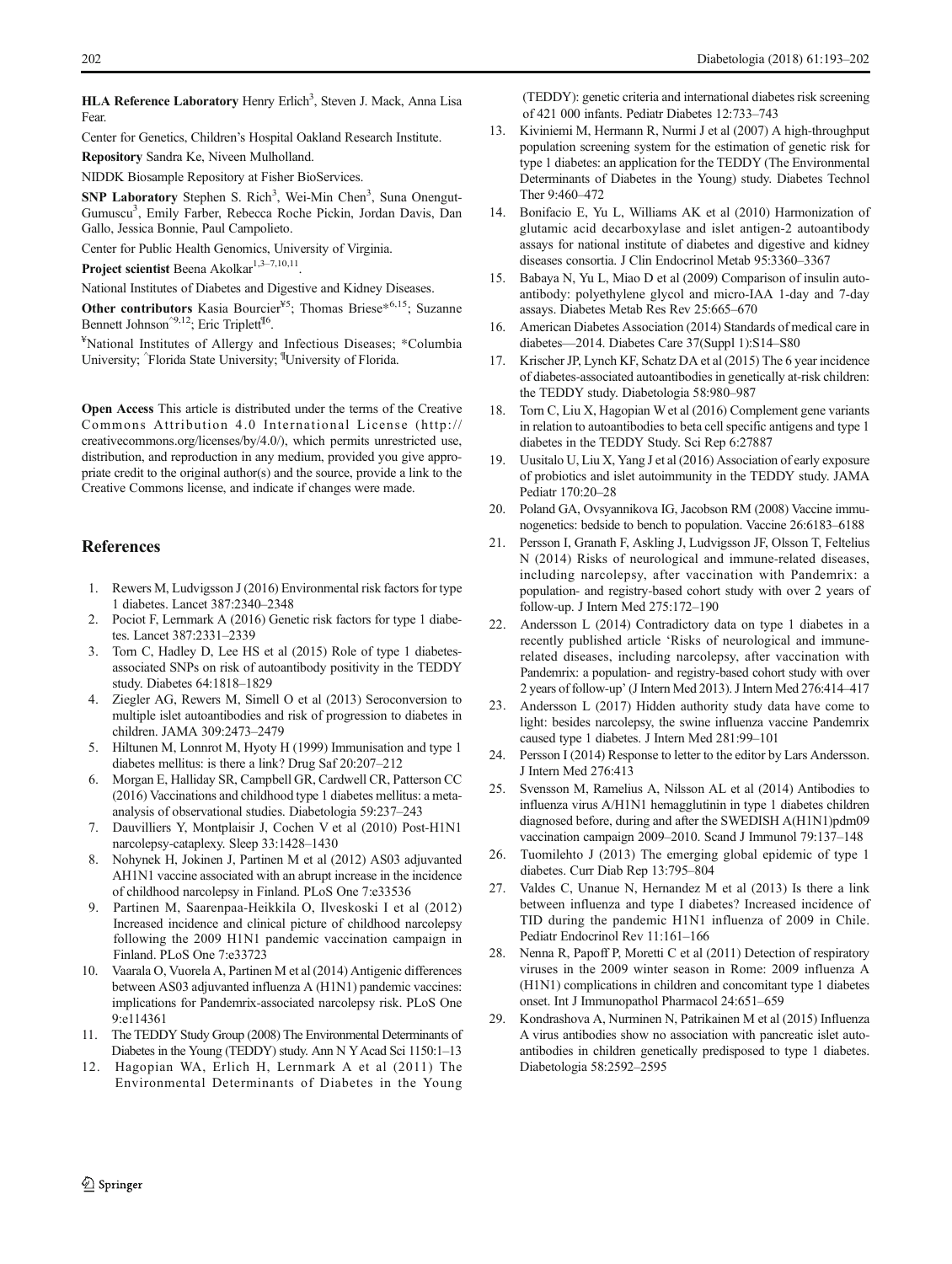|                                            | H1N1 vaccinated |                |             |                             |  |
|--------------------------------------------|-----------------|----------------|-------------|-----------------------------|--|
|                                            |                 | <b>Finland</b> | Sweden      |                             |  |
|                                            | <b>No</b>       | Yes            | <b>No</b>   | Yes                         |  |
|                                            | N (%)           | N(%)           | N(%)        | N(%)                        |  |
| <b>Total</b>                               | 410 (100%)      | 1028 (100%)    | 578 (100%)  | 1385 (100%)                 |  |
|                                            |                 |                |             |                             |  |
| Age of child March 1st 2010                |                 |                |             |                             |  |
| < 6 months                                 | 127 (31.0%)     | 14 (1.4%)      | 189 (32.7%) | 12 (0.9%)                   |  |
| $6 - 12$ months                            | 65 (15.9%)      | 115 (11.2%)    | 78 (13.5%)  | 152 (11.0%)                 |  |
| $12 - 24$ months                           | 50 (12.2%)      | 233 (22.7%)    | 100 (17.3%) | 263 (19.0%)                 |  |
| $24 - 36$ months                           | 49 (12.0%)      | 240 (23.3%)    | 83 (14.4%)  | 322 (23.2%)                 |  |
| 36+ months                                 | 119 (29.0%)     | 426 (41.4%)    | 128 (22.1%) | 636 (45.9%)                 |  |
| Gender                                     |                 |                |             |                             |  |
| Female                                     | 196 (47.8%)     | 503 (48.9%)    | 300 (51.9%) | 660 (47.7%)                 |  |
| <b>Male</b>                                | 214 (52.2%)     | 525 (51.1%)    | 278 (48.1%) | 725 (52.3%)                 |  |
| <b>Family history of T1D</b>               |                 |                |             |                             |  |
| <b>No</b>                                  | 371 (90.5%)     | 936 (91.1%)    | 538 (93.1%) | 1278 (92.3%)                |  |
| Yes                                        | 39 (9.5%)       | 92 (8.9%)      | 40(6.9%)    | 107 (7.7%)                  |  |
| Maternal age at birth of child             |                 |                |             |                             |  |
| <25 years                                  | 89 (21.7%)      | 140 (13.6%)    | 86 (14.9%)  | 130 (9.4%)                  |  |
| $25 - 35$ years                            | 269 (65.6%)     | 734 (71.4%)    | 386 (66.8%) | 1056 (76.2%)                |  |
| >35 years                                  | 52 (12.7%)      | 154 (15.0%)    | 106 (18.3%) | 199 (14.4%)                 |  |
| Maternal education when child was 9 months |                 |                |             |                             |  |
| <b>Primary education</b>                   | 54 (13.2%)      | 77 (7.5%)      | 227 (39.3%) | 406 (29.3%)                 |  |
| Some college/trade school                  | 118 (28.8%)     | 272 (26.5%)    | 103 (17.8%) | 226 (16.3%)                 |  |
| <b>College degree</b>                      | 216 (52.7%)     | 656 (63.8%)    | 233 (40.3%) | 746 (53.9%)                 |  |
| <b>Missing</b>                             | 22 (5.4%)       | 23 (2.2%)      | 15 (2.6%)   | 7(0.5%)                     |  |
| Probiotics by age 90 days                  | 248 (60.5%)     |                | 454 (78.5%) |                             |  |
| <b>No</b>                                  | 162 (39.5%)     | 619 (60.2%)    | 124 (21.5%) | 1240 (89.5%)<br>145 (10.5%) |  |
| Yes                                        |                 | 409 (39.8%)    |             |                             |  |
| Flu vaccine received during pregnancy      | 381 (95.0%)     | 1011 (99.0%)   | 551 (95.7%) | 1380 (99.8%)                |  |
| No<br>Yes                                  | 20 (5.0%)       | 10 (1.0%)      | 25 (4.3%)   | $3(0.2\%)$                  |  |
| Child received seasonal flu vaccine        |                 |                |             |                             |  |
| <b>No</b>                                  | 294 (71.7%)     | 425 (41.3%)    | 572 (99.0%) | 1387 (98.7%)                |  |
| Yes                                        | 116 (28.3%)     | 603 (58.7%)    | $6(1.0\%)$  | 18 (1.3%)                   |  |
| <b>HLA-DR</b> genotype                     |                 |                |             |                             |  |
| DR4-DQ8/DR4-DQ8                            | 59 (14.4%)      | 178 (17.3%)    | 136 (23.5%) | 292 (21.1%)                 |  |
| DR3-DQ2/DR4-DQ8                            | 146 (35.6%)     | 344 (33.5%)    | 221 (38.2%) | 587 (42.4%)                 |  |
| DR4-DQ8/DR8-DQ4                            | 123 (30.0%)     | 316 (30.7%)    | 83 (14.4%)  | 173 (12.5%)                 |  |
| DR3-DQ2/DR3-DQ2                            | 62 (15.1%)      | 148 (14.4%)    | 132 (22.8%) | 307 (22.2%)                 |  |
| <b>DR-DQ-FDR specific</b>                  | 20 (4.9%)       | 42 (4.1%)      | $6(1.0\%)$  | 26 (1.9%)                   |  |
| <b>SNPs</b>                                |                 |                |             |                             |  |

**Supplementary Table 1**. Description of cohort by country of residence and whether child had received H1N1 vaccination.